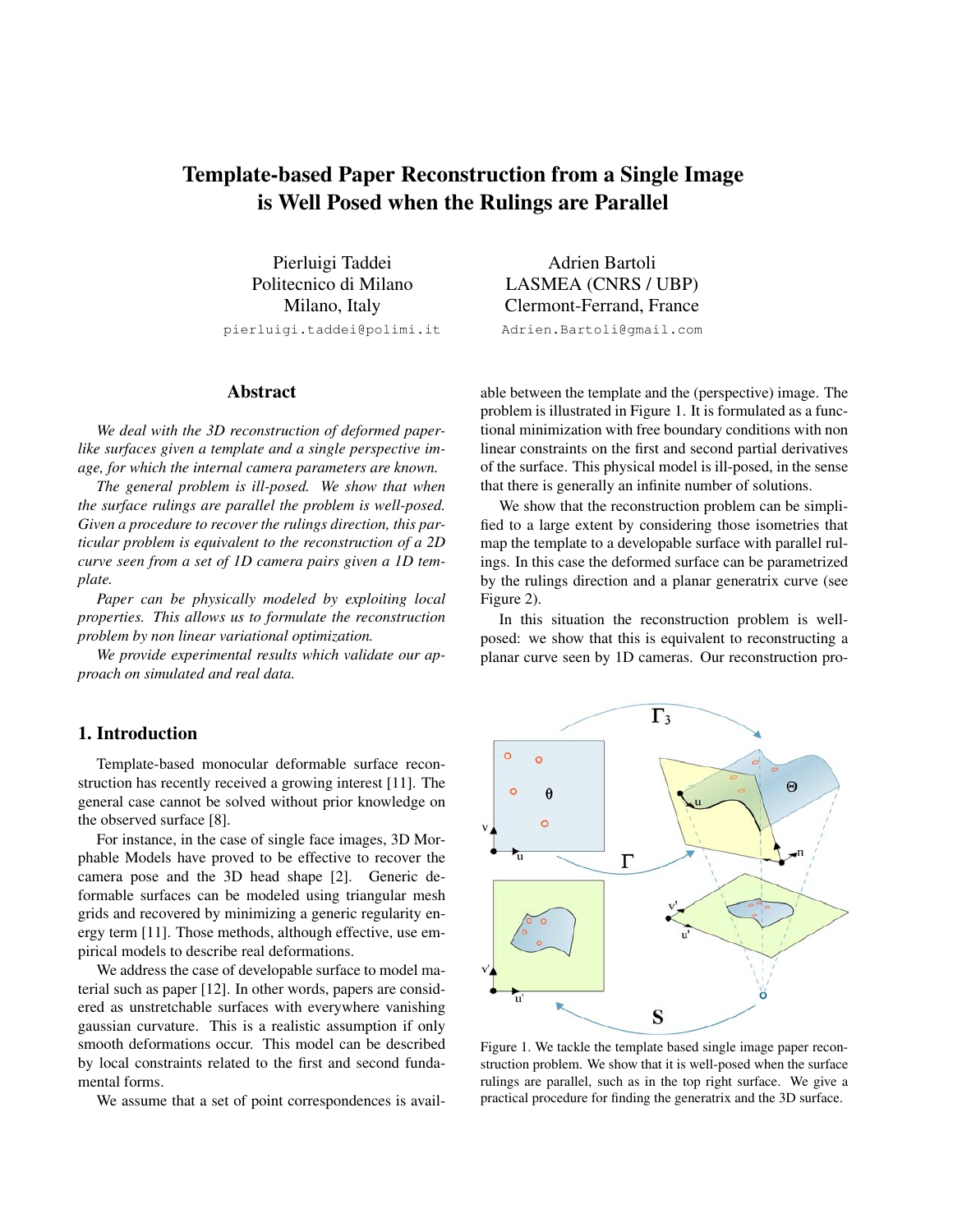cedure has two main steps: we first reconstruct the surface generatrix plane and then a 2D curve seen from multiple 1D cameras.

Intuitively these constrained deformations (i.e. parallel rulings) correspond to bending a rectangular piece of paper by moving two opposite edges and constraining these to remain parallel. This is what happens, for instance, when book pages are deformed by keeping the binding and the opposite edge parallel.

The application range is limited. From a theoretical standpoint, however this work presents a lower bound for the well-posedness of template based reconstruction in the case of isometric deformations.



Figure 2. Two examples of paper deformations. Left: a generic isometry. Right: an isometry that allows the problem to be reduced to 1D: in this case all the rulings are parallel.

The paper is organized as follows. In Section 3 we present the formulation for the constrained two dimensional case and demonstrate in Section 4 that it is equivalent to a 2D stereo reconstruction. Section 5 describes the one dimensional problem. In Section 6 we express the constrained problem with variational optimization and present some implementation details in Section 7. In Section 8 we validate the approach by showing preliminary results on both synthetic and real data. Finally, Section 9 concludes the paper.

# 2. Previous Work

Paper-like surface have been successfully described using developable surfaces, which satisfy the vanishing gaussian curvature constraint. [9] proposed a quasi-minimal deformable model which showed to be effective for 3D reconstruction with more than one image. Other deformable models have been proposed by [10]. These methods, do not take advantage of the particular physical properties of the developable surfaces.

Surface reconstruction has also been performed by applying shape-from-contour mainly for document digitization. [4] assumes the pages to be generalized cylinders with straight meridians, which is equivalent to our constrained model. [6] generalizes the problem to any applicable surfaces and express it as a set of differential equations. Unfortunately shape-from-contour requires the complete knowledge of the boundary projection. Hence these methods are not applicable if the boundary is partially or fully occluded, a common case for augmentation purposes.

We exploit the variational framework. In particular, our problem has natural boundary conditions and does not have a closed form solution. Other computer vision topics which make use of variational methods either use fixed boundary conditions (such as inpainting algorithms [13, 7]) or cyclic boundary conditions for closed domains (such as level set algorithms [5, 15, 14]). In some other cases the boundaries are free to move but it is possible to recover the analytic solution to the Euler-Lagrange equations such as the Thin-Plate Spline [3].

#### 3. Problem Statement

Given an inextensible surface with everywhere vanishing gaussian curvature, we aim to recover a function  $\Gamma_3$ :  $\mathbb{R}^2 \rightarrow \mathbb{R}^3$  which maps a template point to the corresponding 3D point of the deformed surface. We have a perspective image of the deformed surface and we assume to know the camera internal parameters. Without loss of generality we consider the camera placed at the origin of the global reference system (see Figure 1).

Let us consider the template image. It is a compact closed region  $\theta$  with boundary  $\beta$ . A point is represented by its coordinates  $q = [u, v]^T$ . We next consider the perspective image. It represents the same closed region which has undergone an inextensible (isometric) deformation and a projection. We consider as available a set of corresponding points  $(q_i, q'_i)$ .

The domain coordinates of  $\Gamma_3$  will be referred as u (or u, v for the 2D case). Vectors  $\Gamma_u$  and  $\Gamma_{uu}$  represent respectively the first and second derivatives of function Γ w.r.t. the first domain coordinate u. The region  $\theta \in \mathbb{R}^2$  is mapped by  $\Gamma_3$  into the region  $\Theta \in \mathbb{R}^3$ , whereas  $\beta \in \mathbb{R}^2$  is mapped by  $\Gamma_3$  to the curve  $B \in \mathbb{R}^3$ 

In the case of a generic isometry all points of the surface must obey to the following constraints:

- since the gaussian curvature is invariant under isometries and the template is a flat surface (thus with zero gaussian curvature), it must vanish.
- the metric should not change. This constraints involves that the three first fundamental form parameters are invariant under isometries.

To solve the constrained reconstruction problem, we allow only deformations that map  $\theta$  to a developable surface with parallel rulings. In this case the developable surface directrix lies on a plane perpendicular to all rulings. Without loss of generality we consider in the following that  $\pi$  is the plane containing the directrix related to the lower edge of the template. Intuitively these deformations correspond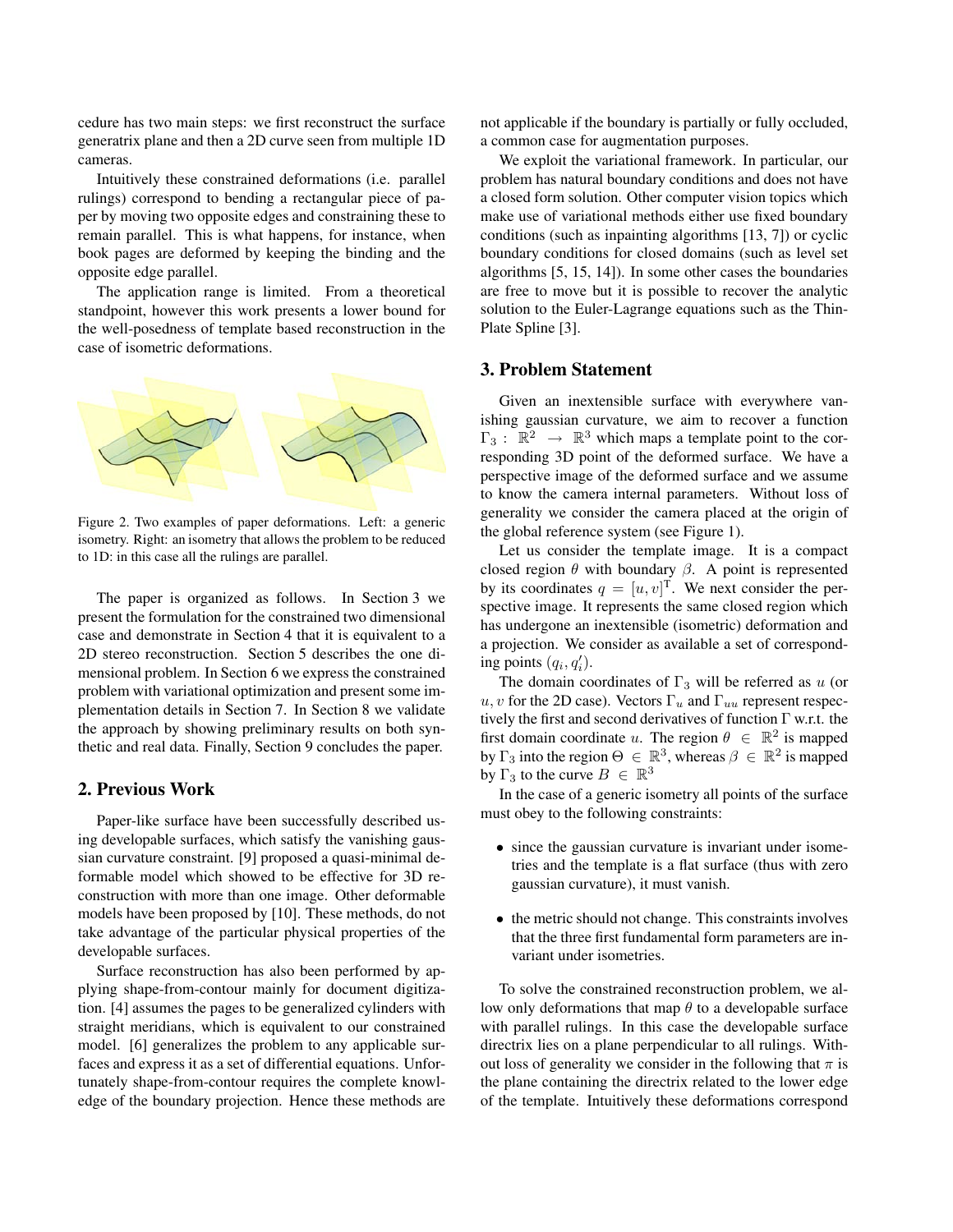to bending a rectangular piece of paper by moving two opposite edges and keeping them parallel. In this case,  $\pi$  is orthogonal to these two edges.

In particular, we show that for these deformations the problem is equivalent to a one dimensional reconstruction, where the domain  $\theta$  is a one dimensional manifold, the mapping  $\Gamma$  is a function from  $\mathbb R$  to  $\mathbb R^2$  and the projection is given by a set of one dimensional cameras.

We assume that the plane  $\pi$  is known (refer to Section 8) for a way to recover this plane) and parametrize the mapping  $\Gamma_3$  as:

$$
\Gamma_3(u, v) = T \cdot \tilde{\Gamma}(u, v) = T \cdot \begin{pmatrix} \Gamma(u) \\ v \end{pmatrix} \tag{1}
$$

where  $\Gamma : \mathbb{R} \to \mathbb{R}^2$  maps the horizontal coordinate of the template onto a curve on  $\pi$  equipped with a suitable coordinate system  $(x, y, n_\pi)$  and T is the transformation that maps this latter coordinate system to the global one  $(X, Y, Z)$ . Notice that T might be considered fixed if  $\pi$  is known in advance and the reference system  $(x, y, n_\pi)$  is defined.

This representation of the surface  $\Theta$  allows one to disregard the gaussian curvature constraint since it is enforced by construction. The surface is finally projected onto the image plane by the known camera matrix  $S \sim K \cdot (I \quad 0)$ where  $\sim$  means equality up to scale.

The following section demonstrates that the problem at hand reduces to a one dimensional formulation that exploits multiple 1D cameras

## 4. A One Dimensional Formulation

Let as consider a point  $q \in \theta$ . This point is mapped by  $Γ<sub>3</sub>$  to the 3D space and then projected by the camera to:

$$
q' \sim S \cdot T\begin{pmatrix} \tilde{\Gamma}(u,v) \\ 1 \end{pmatrix} = S_T\begin{pmatrix} \Gamma(u) \\ v \\ 1 \end{pmatrix}.
$$
 (2)

We write the columns of the projection matrix  $S_T = S \cdot T$ as  $S_T = (s_1 \quad s_2 \quad s_3 \quad s_4)$  and rewrite Equation (2) as:

$$
q' \sim (s_1 \quad s_2 \quad (s_4 + s_3 v)) \cdot \begin{pmatrix} \Gamma(u) \\ 1 \end{pmatrix} = S_v \cdot \begin{pmatrix} \Gamma(u) \\ 1 \end{pmatrix} . \tag{3}
$$

By separating the two components of  $q'$  we get:

$$
q'_u \sim S_x \cdot \begin{pmatrix} \Gamma(u) \\ 1 \end{pmatrix} = \begin{pmatrix} S_{va} \\ S_{vc} \end{pmatrix} \cdot \begin{pmatrix} \Gamma(u) \\ 1 \end{pmatrix} \tag{4}
$$

$$
q'_v \sim S_y \cdot \begin{pmatrix} \Gamma(u) \\ 1 \end{pmatrix} = \begin{pmatrix} S_{vb} \\ S_{vc} \end{pmatrix} \cdot \begin{pmatrix} \Gamma(u) \\ 1 \end{pmatrix}, \tag{5}
$$

where  $S_{va}$ ,  $S_{vb}$ ,  $S_{vc}$  are the three row vectors of matrix  $S_v$ . Each of these two equations represents a 1D projection of the same point  $\Gamma(u)$  onto a virtual 1D camera projection line. The projection matrices  $S_x$  and  $S_y$  in particular linearly depend on coordinate  $v$ . This means that the constrained 2D case is equivalent to the 1D reconstruction problem that exploits two pairs of 1D cameras for each surface section orthogonal to the rulings.

## 5. Formulating the Constraints



Figure 3. The one dimensional equivalent problem. In this case Γ is represented by a curve on the plane and the projection is done by 1D cameras such as S.

The equivalent problem for a one dimensional manifold domain is stated as follows (see Figure 3). We consider a template consisting of a straight line  $\theta$ . A point on the template is represented by its coordinate  $u$  (and thus the domain is equipped with a unitary metric operator). The template is isometrically mapped by Γ to a planar curve  $\Theta$ . We have a set of 1D projections of  $\Theta$  given by known 1D cameras  $(2 \times 3$  matrices). For each known camera there is a different set of point correspondences between the template and the projected  $\Theta$  projection:  $(u, u')$  where  $u, u' \in \mathbb{R}$ . The problem is thus to recover  $\Gamma$  such that:

- the reprojection error of the point correspondences is minimized
- the deformation induced by  $\Gamma$  is isometric, thereby preserving lengths along the curve w.r.t. the template

Exploiting only these two constraints the problem is wellposed as far as the extracted points are concerned, but there are still multiple solutions for all other  $\Theta$  points. In particular consider two subsequent correspondence points. If their euclidean distance in 2D is smaller than their geodesic distance (the distance on the template) then there exist an infinite number of curve segments connecting the two points which all share the same length.

The introduction of a smoothing term, which must be minimized, allows one to recover a solution with, for in-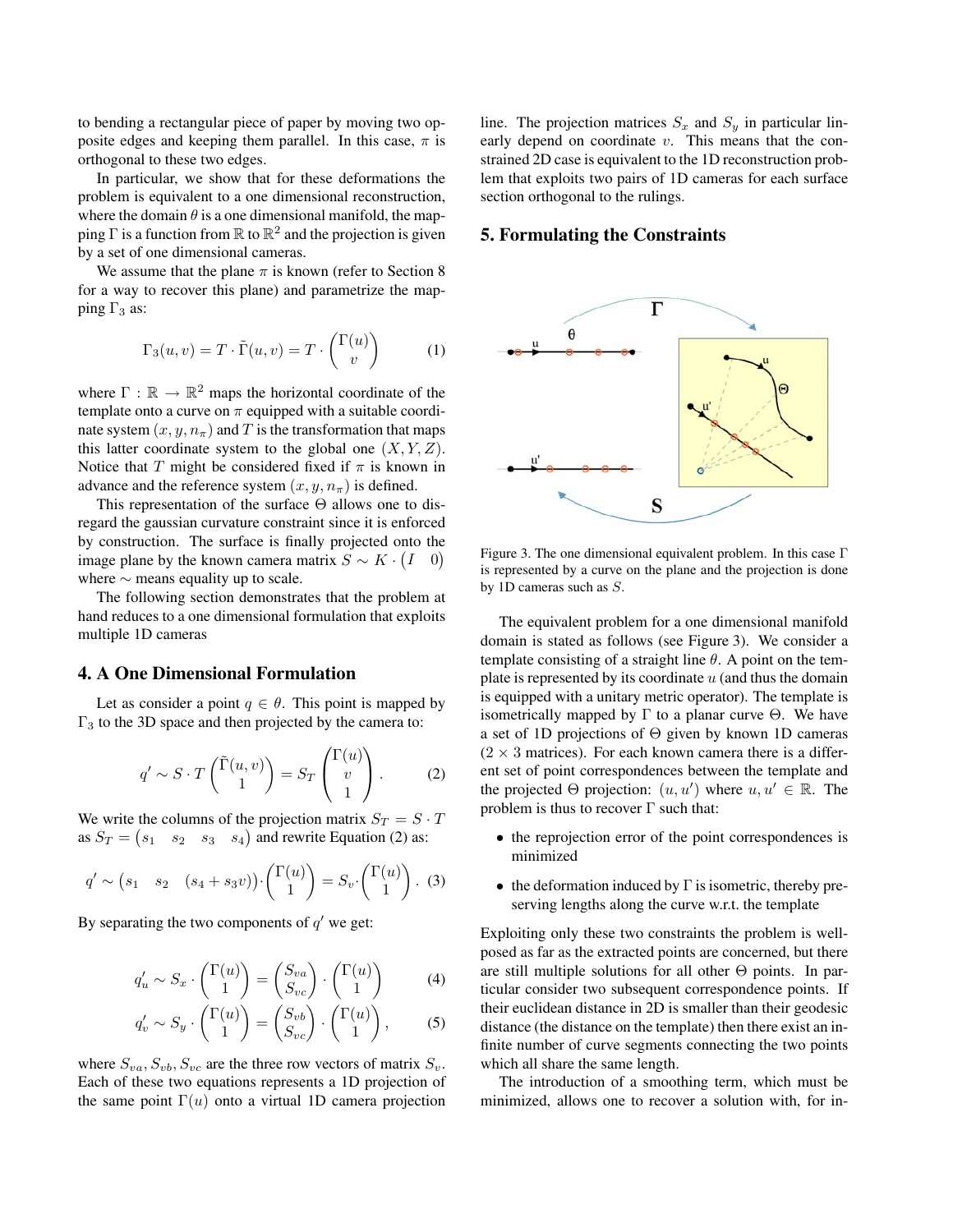stance, the least curvature. This is equivalent to finding the smoothest surface.

The isometry constraint is expressed by considering the metric induced by Γ, which depends on the first derivative, and in particular by stating that:

$$
\left\|\Gamma_u\right\|^2 = 1 \quad \forall u \in \Theta \tag{6}
$$

The problem then can be expressed as a functional minimization that depends on the first and second derivatives of Γ, since all the constraints are represented by local properties.

#### 6. Variational Formulation

In order to solve the constrained 2D problem we express it as the following functional minimization:

$$
\Gamma = \arg\min_{\Gamma} \left( E_d[\Gamma] + E_m[\Gamma_u] + E_s[\Gamma_{uu}] \right), \tag{7}
$$

where:

.

•  $E_d[\Gamma]$  represents the *data term* which states that the reprojection  $r(q, \Gamma, S, T)$  of the feature point q lying on the surface  $\Gamma$  should be as close as possible to the corresponding image feature  $q'$ . r is the reprojection function, which depends on the projection matrix  $S$  and the surface  $\Gamma$  and has the form:

$$
r(q, \Gamma, S, T) = \frac{S_{ab} \cdot T \cdot {(\Gamma(u)) \choose v}}{S_c \cdot T \cdot {(\Gamma(u)) \choose v}},
$$
(8)

where  $S_{ab}$  is the matrix composed by the first two rows of S and  $S_c$  is the last row of S;

- Em[Γu] represents the *metric term* which is used to enforce the surface deformation to be an isometry;
- Es[Γuu] represents the *smoothing term* which states that the second partial derivatives of the surface should be as small as possible, describing the fact that we assume the deformation to be smooth.

With this notation we write the energy terms as:

$$
E_d[\Gamma] = \sum_i \left\| r(q_i, \Gamma, S, T) - q_i' \right\|^2 \tag{9}
$$

$$
E_m[\Gamma_u] = \int_{\theta} \left( \left\| \Gamma_u(u) \right\|^2 - 1 \right)^2 \tag{10}
$$

$$
E_s[\Gamma_{uu}] = \int_{\theta} \left\| \Gamma_{uu}(u) \right\|^2 \tag{11}
$$

Equation (9) may be restated as an integral on the domain  $\theta$ as:

$$
E_d[\Gamma] = \int_{\theta} \left( \sum_{i} G_{i,\sigma}(q) \| r(q_i, \Gamma, S) - q_i' \|^{2} \right) dq \quad (12)
$$

where  $G_{i,\sigma}(q)$  represents a gaussian function centered on feature  $q_i$  of the template and standard deviation  $\sigma$ . This particular form of the data term allows one to express the integrand as a continuous functional over the domain.

The variational problem is thus of the form:

$$
\arg\min_{\Gamma} (E[\Gamma]) = \arg\min_{\Gamma} (e(u, \Gamma, \Gamma_u, \Gamma_{uu})) \tag{13}
$$

The integrand function  $e$  depends on  $\Gamma$  and its first and second derivatives. By applying the variational fundamental theorem we obtain two partial differential equations depending on  $\Gamma$  and its derivatives (up to the fourth). These equations represent a set of constraints on  $\Gamma$  in order to be a local minimum of the functional and must be satisfied in each point of the domain  $\theta$ . We refer the reader to [14, 1] for a good description of the variational framework.

Notice that our problem cannot make use of fixed boundary conditions since the two end points must be able to move freely. This means that we have to subject these to particular natural boundary conditions which are automatically given by the application of the fundamental theorem.

#### 7. Implementation Details

To solve the set of Euler-Lagrange equations on each point of  $\theta$  and the natural boundary condition on each point of  $\beta$  we parametrize the function  $\Gamma$  over the domain with a set of N pairs of unknown  $(x_i, y_i)$ . To correctly evaluate its derivatives we add a set of extra nodes outside  $\theta$ . Notice that we do not enforce the Euler-Lagrange equations on these nodes, although we use them to evaluate the equations for domain points close to the boundary. The final system has  $2(N+8)$  non linear equations over  $2(N+8)$  unknowns that we solve using standard Gauss-Newton descent.

The lack of fixed or cyclic boundary conditions poses problems w.r.t. the approximation of the derivatives. The central scheme, although symmetric, gives rise to solutions with loosely connected nodes which cannot be avoided. The forward and backward schemes, on the other hand, limit this sampling effect but are asymmetrical and have slower convergence. In order to maintain a symmetric scheme and, at the same time, avoid these unwanted effects we double all equations using the forward and the backward approximations.

The three energy terms are weighted using a set of fixed parameters, whose values are empirically selected. In particular, we run subsequent minimizations by having at first an higher data term weight in order to reach a solution that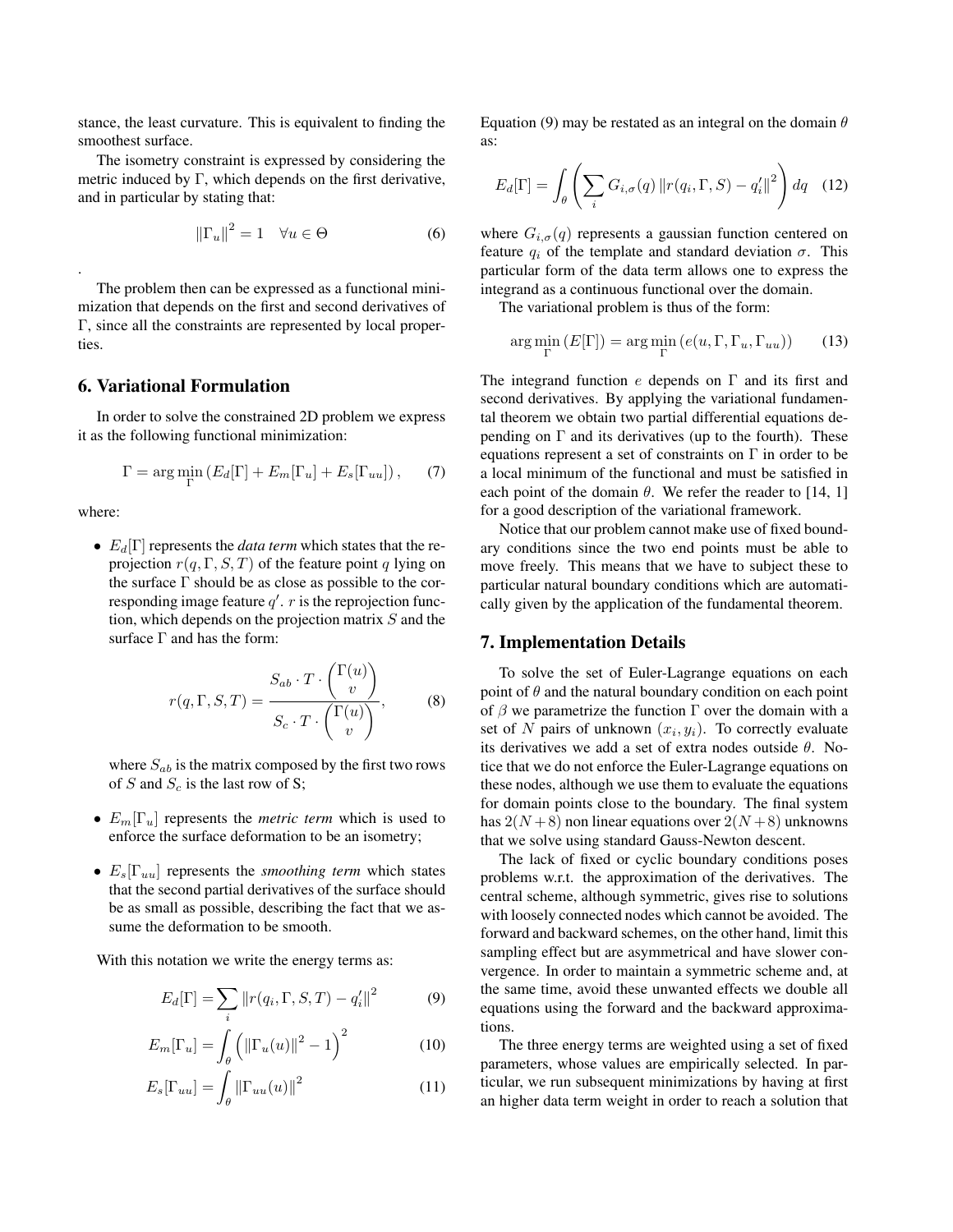minimizes the reprojection error and then another with an higher metric term weight.

## 8. Experimental Validation

Solving the 2D constrained problem requires to know the directrix plane  $\pi$ , since the optimization is done on a curve lying on this plane. If the projection of the four corners of the template and the length of one of the sides are known,  $\pi$  can be exactly recovered. This is a problem with four unknowns (the perspective depth of the four corner) which can be solved by applying the constraints of coplanarity and orthogonality among the four segments connecting the extracted points and the known length of one of the edges. We solve this non linear problem using a least-squares procedure that generally gives a good estimate of the plane. In the case where the corners are not visible it is still possible to exploit the image of four points lying on two different rulings (as has been done for the surface in Figure 8). If these points are not available one can exploit some deformable warp between the template and the image, recovered from the point correspondences. The warp is used to detect the largest template rectangle visible in the perspective image. The four extrapolated corners are then used to recover the plane.

The known template dimensions are used to obtain a rectified and properly scaled template from an initial perspective image.

Our method has been validated on both synthetic and real data. We performed simulated experiments to recover the pose of the surface and to perform comparisons with ground truth. We show a sample reconstruction result for these sets of experiments in Figure 4 and Figure 5. In all the experiments the initial solution is given by a flat surface orthogonal to plane  $\pi$ . The results where good even in the presence of gaussian noise on the initial points coordinate values (we used a maximum standard deviation  $\sigma = l/250$ where  $l$  is the horizontal image plane length).

We performed preliminary real experiments that showed promising. We show some of the results in Figure 7 and Figure 8 where the solutions have been recovered exploiting around 30 correspondences (Figure 6). In all cases the reconstruction we obtained was realistic. We performed the augmentation of the image by replacing the original template with a custom image or by adding virtual 3D content to the scene (Figure 7). In the second experiment, the surface is only partially visible in the image. Nevertheless it has been fully reconstructed (Figure 9).

# 9. Conclusion

We presented a method to reconstruct deformable *paperlike* surfaces when these are subject to a subset of the possible isometries. In particular we dealt with the case of sur-



Figure 4. Final solution for the surface reconstruction on simulated data. For this experiment we exploited 25 feature point correspondences to recover the pose of the surface.



Figure 5. Comparison of the final surface directrix (blue dotted line) with respect to the ground truth (gray line). The circled nodes are related to the peaks of the data term gaussians. The red points represent the extra nodes used for the discrete approximations.



Figure 6. Point correspondences between the template and the image for the first experiment.

faces with parallel rulings. We showed that the problem can be cast to a 2D stereo reconstruction of the generatrix with multiple 1D cameras. This demonstrates that the problem is well-posed.